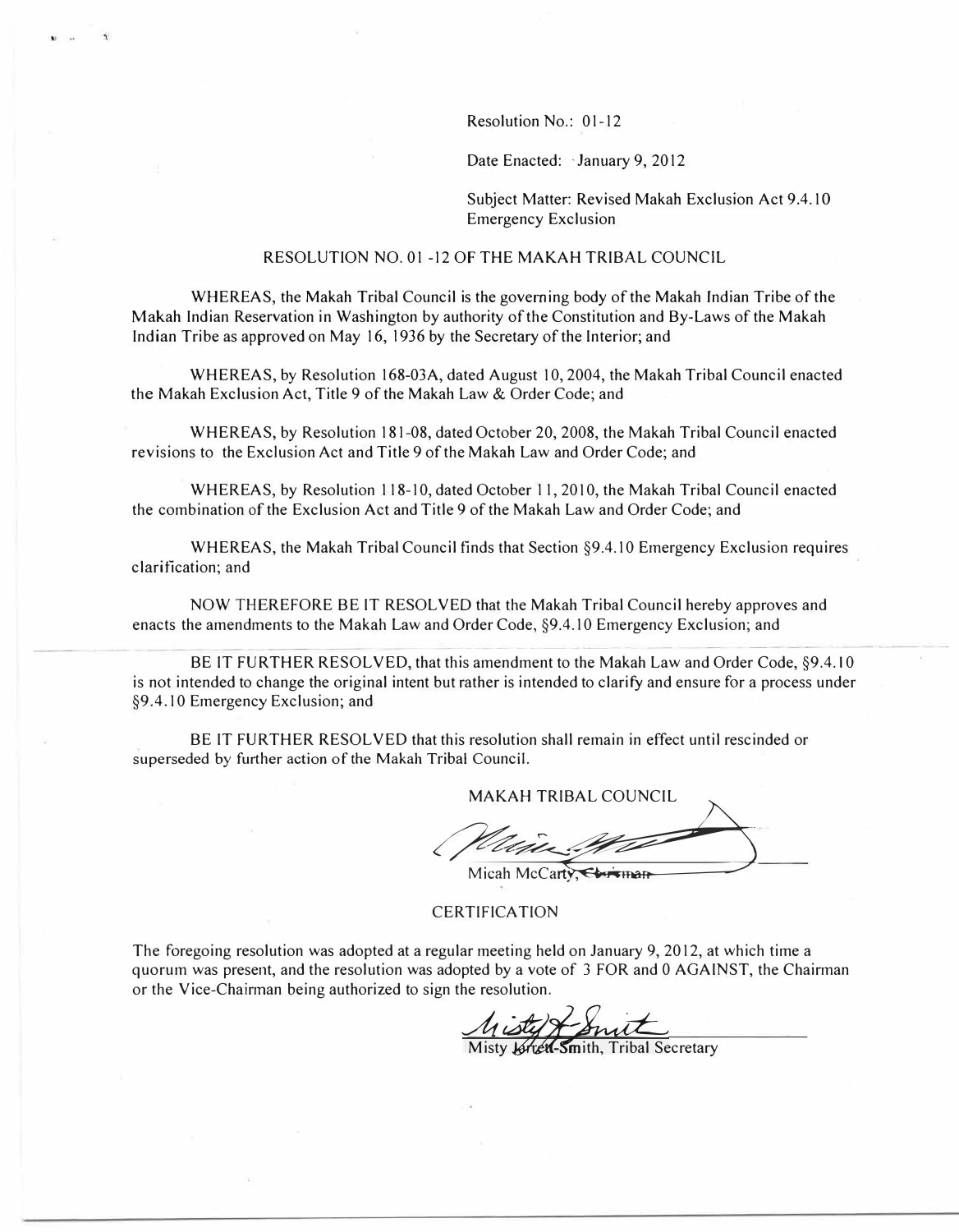# **EXCLUSION ACT**

. '

# **OF THE**

# **MAKAH INDIAN TRIBE**

# **TITLE 9 OF THE MAKAH LAW & ORDER CODE**

**October 2010** 

**Amended January 9, 2012**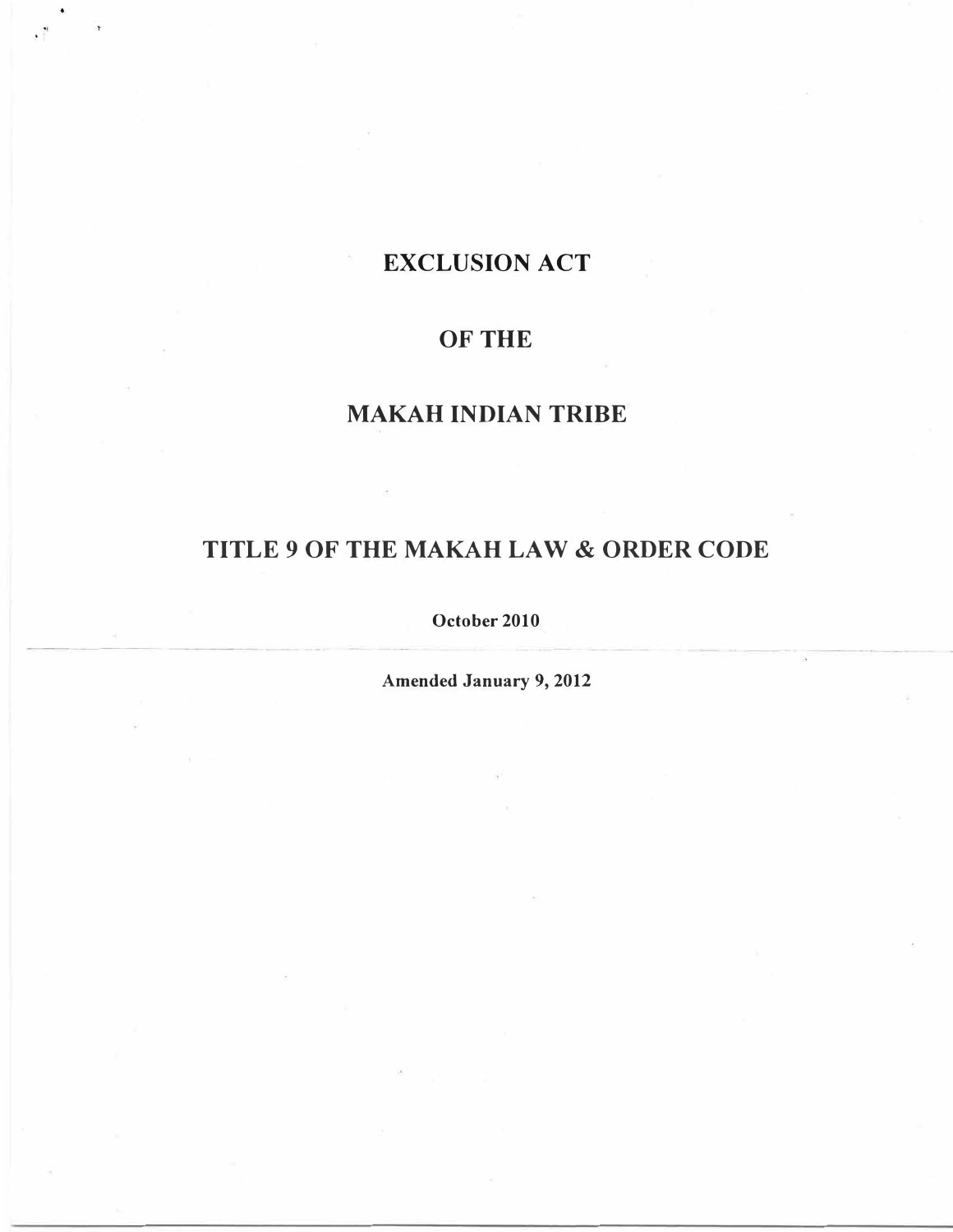# **October 2010**

### **TITLE 9: EXCLUSION**

#### **CHAPTER 1**

## **Title, Findings, Purpose, and Authority**

# **§ 9.1.01 Title**

This Title shall be known as the Exclusion Act of the Makah Indian Tribe, to be codified as Title 9 of the Makah Law and Order Code.

# **§ 9.1.02 Findings**

The Makah Tribal Council finds that the exclusion power of the Makah Tribe is a fundamental attribute of sovereignty inextricably tied to the Tribe's ability to protect the integrity and order of its territory and the health and welfare of its members and other residents of the Reservation. Exclusion is an internal tribal matter over which the Tribe has retained sovereign governmental authority.

The Tribal Council finds that the Tribe has maintained and recognized the Reservation as a defined geographical and political territory in which nearly all of the land is held in trust by the United States for the Tribe or individual Indian members of the Tribe. The territorial integrity of the Reservation and its status has been recognized by all three branches of the federal

Page - 1

Makah Indian Tribe Law & Order Code Enacted 2/27 /80, Resolution 52-89 Amended 8/10/01, Resolution 168-03A Amended 10/20/08, Resolution 181-08 Amended 10/11/10, Resolution 118-10 Amended 01/09/12, Resolution 01-12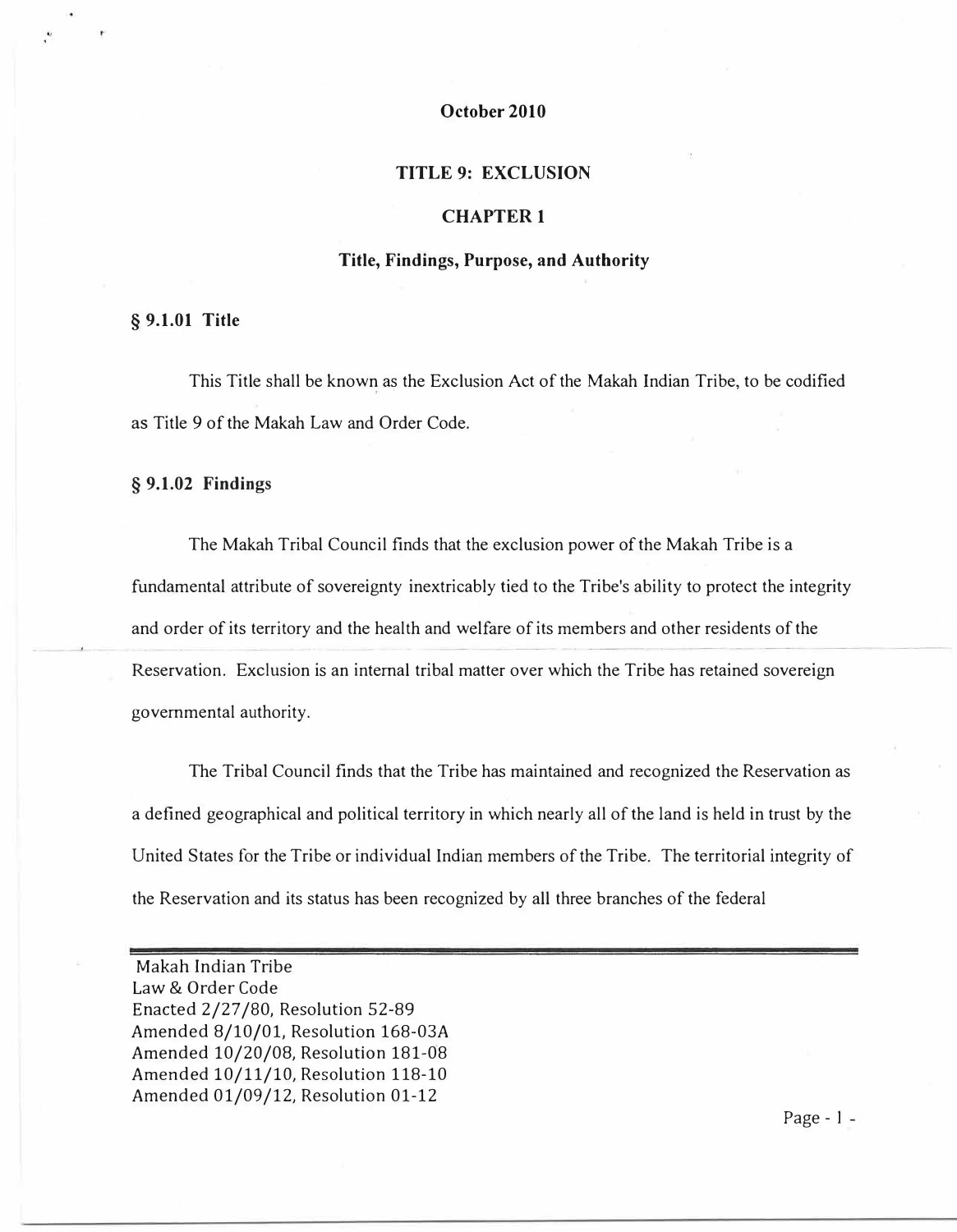government since the creation of the Reservation in 1855. The conduct of nonmembers within the Reservation may threaten or affect the health and welfare of the Tribe and its members. The exercise of the Tribe's exclusion powers is necessary to protect tribal self-government and to prevent conduct that threatens or has a direct effect on the political integrity, economic security, or the health or welfare of the Tribe or its members.

The Tribal Council finds that the exercise of the Tribe's exclusion authority is an exercise of its tribal judicial authority as well as a political act of the Tribe for the purpose of asserting territorial control over the Makah Reservation. Exclusion is a reasonable and necessary means to maintain tribal political and territorial integrity as well as law and order within the Reservation, and the health and welfare of the Tribe and its members. The inherent sovereign exclusion authority of Indian tribes has been repeatedly recognized and reaffirmed by the United States Supreme Court, the Congress, and the Executive Branch of the United States government

The Tribal Council recognizes that the assertion of tribal governmental authority over all persons must include consideration of and respect for individual rights and freedoms that may be affected by tribal governmental action, including providing due process and the other civil rights provisions of the Indian Civil Rights Act, 25 U.S.C. 1301, *et seq.,* and parallel provisions of the Makah Constitution.

The Tribal Council recognizes that the exercise of the exclusion power necessarily involves an assertion of authority and jurisdiction over persons who may not directly participate

Makah Indian Tribe Law & Order Code Enacted 2/27 /80, Resolution 52-89 Amended 8/10/01, Resolution 168-03A Amended 10/20/08, Resolution 181-08 Amended 10/11/10, Resolution 118-10 Amended 01/09/12, Resolution 01-12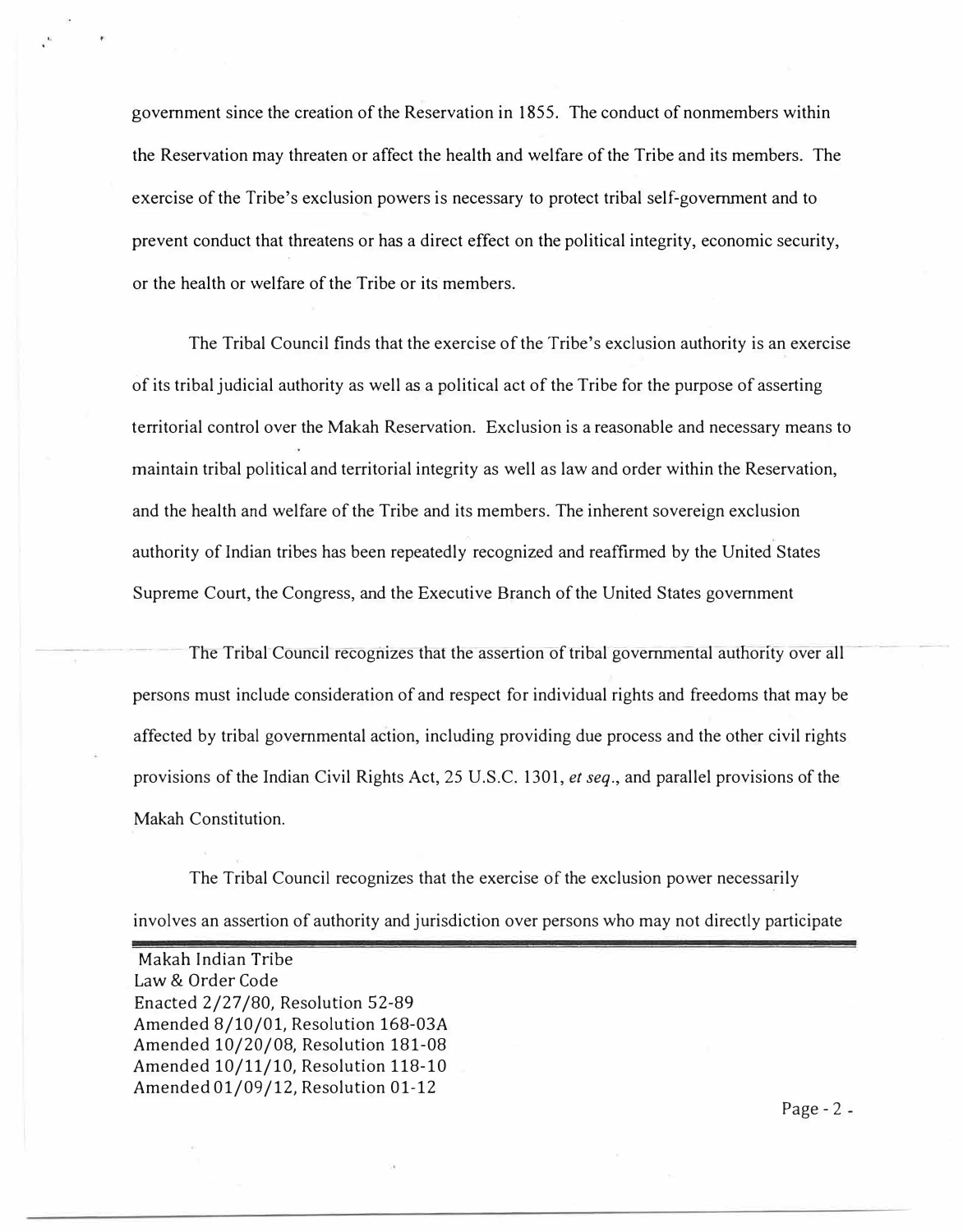in the internal political processes of the Tribe. However, the exercise of governmental authority over such persons is not unusual or unprecedented and, in fact, is quite common given the mobility of modem society. The Tribal Council recognizes that even though, under existing tribal law, nonmembers of the Tribe may not participate formally and directly in the political processes of the Tribe or hold tribal office, as citizens of the United States and the state within which they reside, nonmembers have direct and meaningful access to and participation in federal and state political processes which bear upon and influence the tribal-state and tribal-federal relationships.

The Tribal Council finds that enactment of this tribal exclusion law, which provides for judicial exclusion of nonmembers from the Makah Reservation, is necessary and appropriate and affords due recognition and respect of the individual rights and freedoms of all persons who come within the territory of the Makah Indian Tribe.

# *<u>§9.1.03 Purpose</u>*

Nonmembers of the Makah Tribe are guests of the Tribe while within the Reservation. When nonmembers act in disregard of tribal law, destroying tribal fish and game, desecrating cultural properties, trespassing upon tribal property, polluting tribal lands and waters, illegally manufacturing and dealing and using controlled substances and other illegal drugs, destroying real and personal property of the Tribe and its members, or otherwise acting in a manner that is harmful to the political integrity, economic security, and health and welfare of the Tribe and its

Makah Indian Tribe Law & Order Code Enacted 2/27 /80, Resolution 52-89 Amended 8/10/01, Resolution 168-03A Amended 10/20/08, Resolution 181-08 Amended 10/11/10, Resolution 118-10 Amended 01/09/12, Resolution 01-12

Page  $-3 -$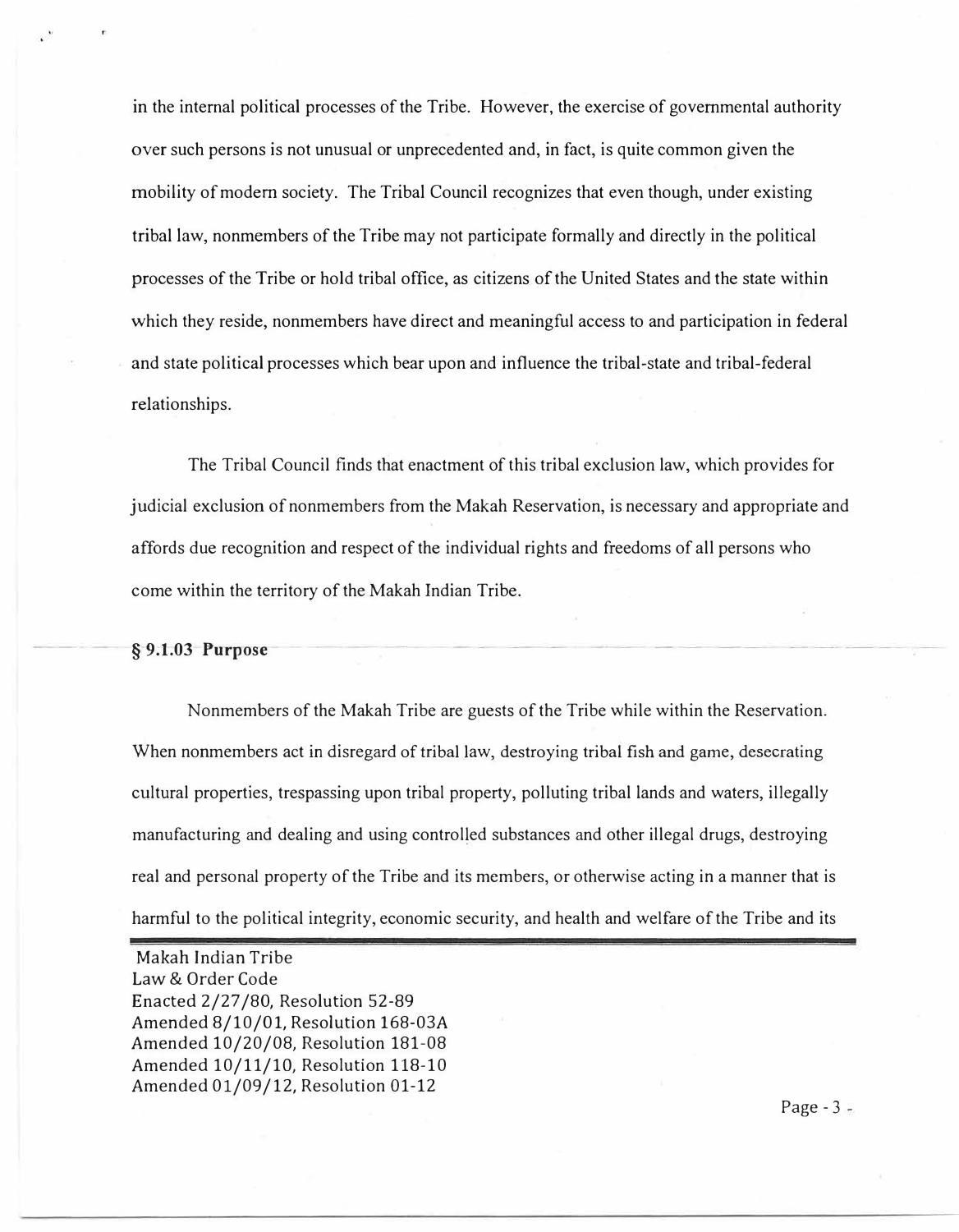members and all other persons within the Reservation, it becomes necessary for the Tribe to assert its inherent authority to exclude such nonmembers from the Reservation or to detennine conditions upon which they may remain. It is the purpose of this Title to provide grounds and procedures for exclusion, including expulsion, of nonmembers from the Reservation consistent with fundamental principles of due process and individual rights and freedoms.

## **§ 9.1.04 Authority**

This Title is adopted under the authority of article VI, section  $1(g)$ , (i), and (j) of the Constitution and Bylaws of the Makah Indian Tribe, approved by the Secretary of the Interior on May 16, 1936. Article VI, section  $1(g)$ , explicitly empowers the Tribal Council to exclude from the territory of the Tribe persons not legally entitled to reside thereon, or trespassers upon the Reservation, under ordinances subject to review by the Secretary of the Interior. The authority to exclude nonmembers from the Reservation and territory of the Makah Tribe is an inherent sovereign power of the Tribe recognized in article 2 of the Treaty with the Makah of January  $31$ , 1855 (12 Stat. 939). The exclusion power of the Tribe is also recognized and delegated to the Tribe by the United States pursuant to the laws and acts of the executive and legislative branches of the federal government, including, without limit, the Treaty of 1855 and the Constitution and Bylaws of the Makah Indian Tribe, approved by the Secretary of the Interior pursuant to the Indian Reorganization Act of 1934.

Makah Indian Tribe Law & Order Code Enacted 2/27 /80, Resolution 52-89 Amended 8/10/01, Resolution 168-03A Amended 10/20/08, Resolution 181-08 Amended 10/11/10, Resolution 118-10 Amended 01/09/12, Resolution 01-12

Page -  $4 -$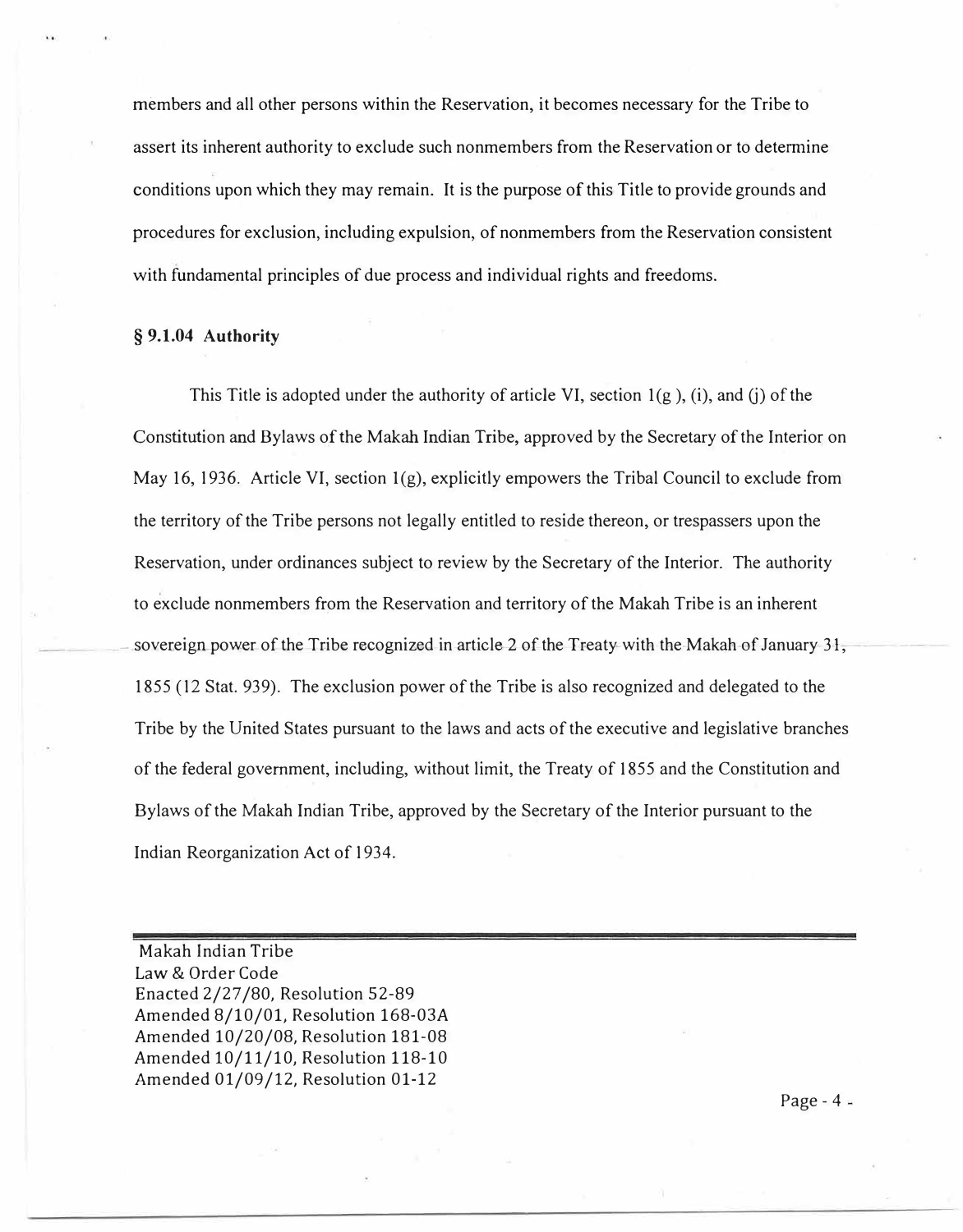# **DEFINITIONS**

#### **§ 9.2.01 Nonmember**

"Nonmember," or "nonmember of the Tribe," as used in this Title, means any person whose name at the time of the incident or action that is the ground for exclusion was not included on the official rolls of the Makah Indian Tribe as an enrolled member of the Tribe, regardless of Indian or Makah blood quantum and regardless of any other indicia of tribal membership or Indian status.

## **§ 9.2.02 Reservation**

"Reservation," as used in this Title, means and includes all lands within the Makah Indian Reservation as reserved by the Tribe in the Treaty with the Makah of January 31, 1855 (12 Stat. 939), as now or hereafter enlarged, extended, or otherwise modified by executive order, act of Congress, proclamation or declaration by the Secretary of the Interior or other authorized federal official, or in any other manner, notwithstanding the issuance of any patent, and, including rights-of-way running through the Reservation.

# **§ 9.2.03 State Law**

"State Law" refers to the laws of the fifty United States, unless Washington State law is expressly stated.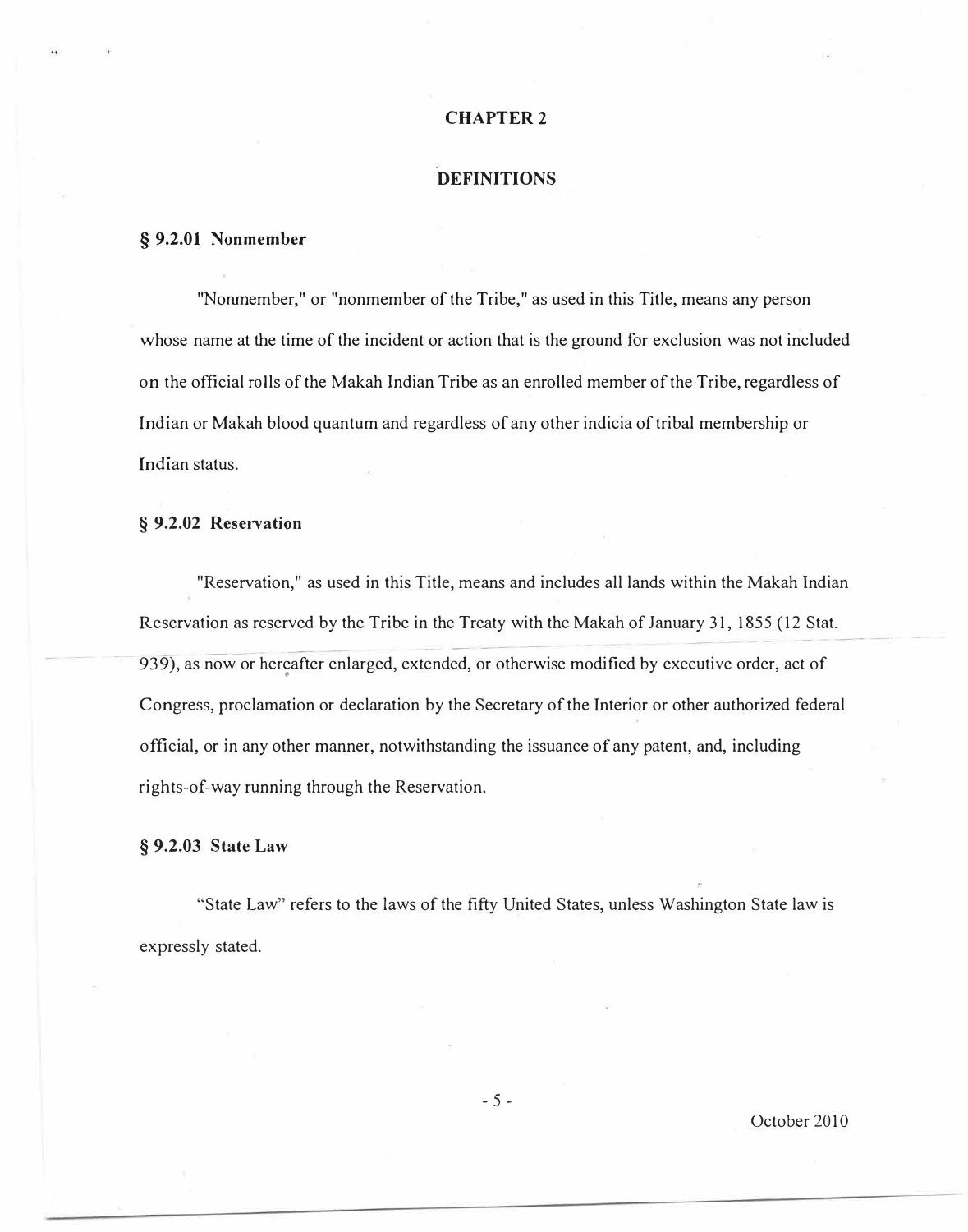# § **9.2.04 Tribal Council**

"Tribal Council" and "Council" as used in this Title, shall mean the governing body of the Makah Indian Tribe, known as the Makah Indian Tribal Council, which is organized pursuant to article III of the Constitution and Bylaws of the Makah Indian Tribe.

# § **9.2.05 Tribal Court**

"Tribal Court" and "Court," as used in this Title, shall mean the Tribal Court of the Makah Indian Tribe established by the Tribal Council under article VI, section 1(i), of the Constitution and Bylaws of the Makah Indian Tribe.

# § **9.2.06 Tribe**

"Tribe" and "tribal," as used in this Title, mean and refer to the Makah Indian Tribe.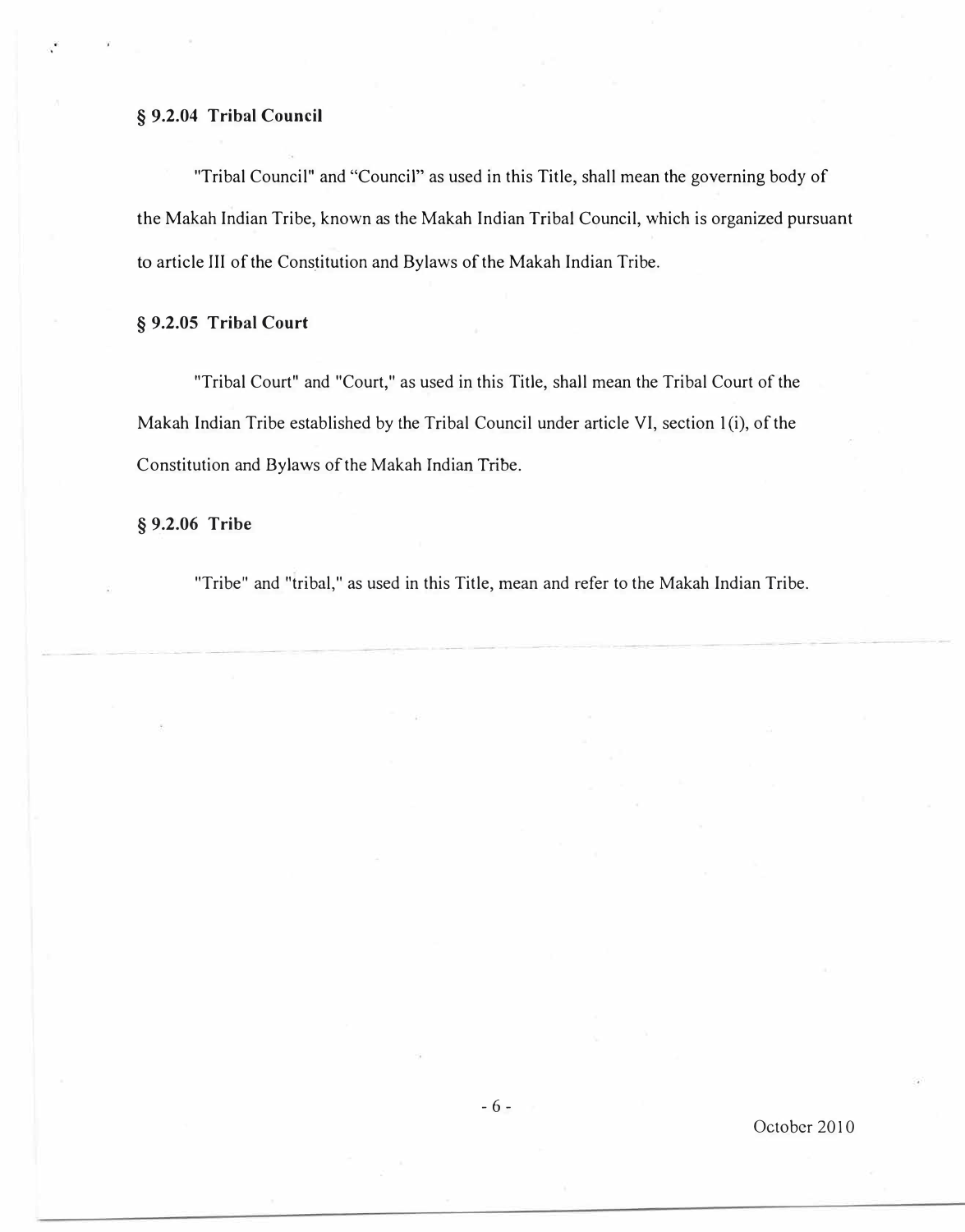#### **GROUNDS FOR EXCLUSION**

#### **§ 9.3.01 Who May Be Excluded**

A nonmember of the Tribe may be excluded from the Reservation.

# **§ 9.3.02 Grounds for Exclusion**

A nonmember of the Tribe may be excluded from the Reservation on one or more of the following grounds:

- (1) Entering or remaining on any tribal or trust land in violation of a lawful order, resolution, court order, or official action of the Tribal Council designating such area as closed because of health, safety, or fire hazard or any other reason that may endanger the health, safety, or welfare of the Tribe, its members, or otherpersons within the Reservation.
- (2) Failing or refusing to pay any tax, rent, or other fee charged legally due and owing to the Tribe or any tribal entity, after reasonable notice and opportunity to pay.
- (3) Cutting or removing any timber or vegetation, or intentionally removing or damaging any flora or fauna, mining, beachcombing, or other use, abuse, or damage to tribal or Indian property without prior express authorization from the Tribe, the Indian landowner, or where required under federal law, the Secretary of the Interior.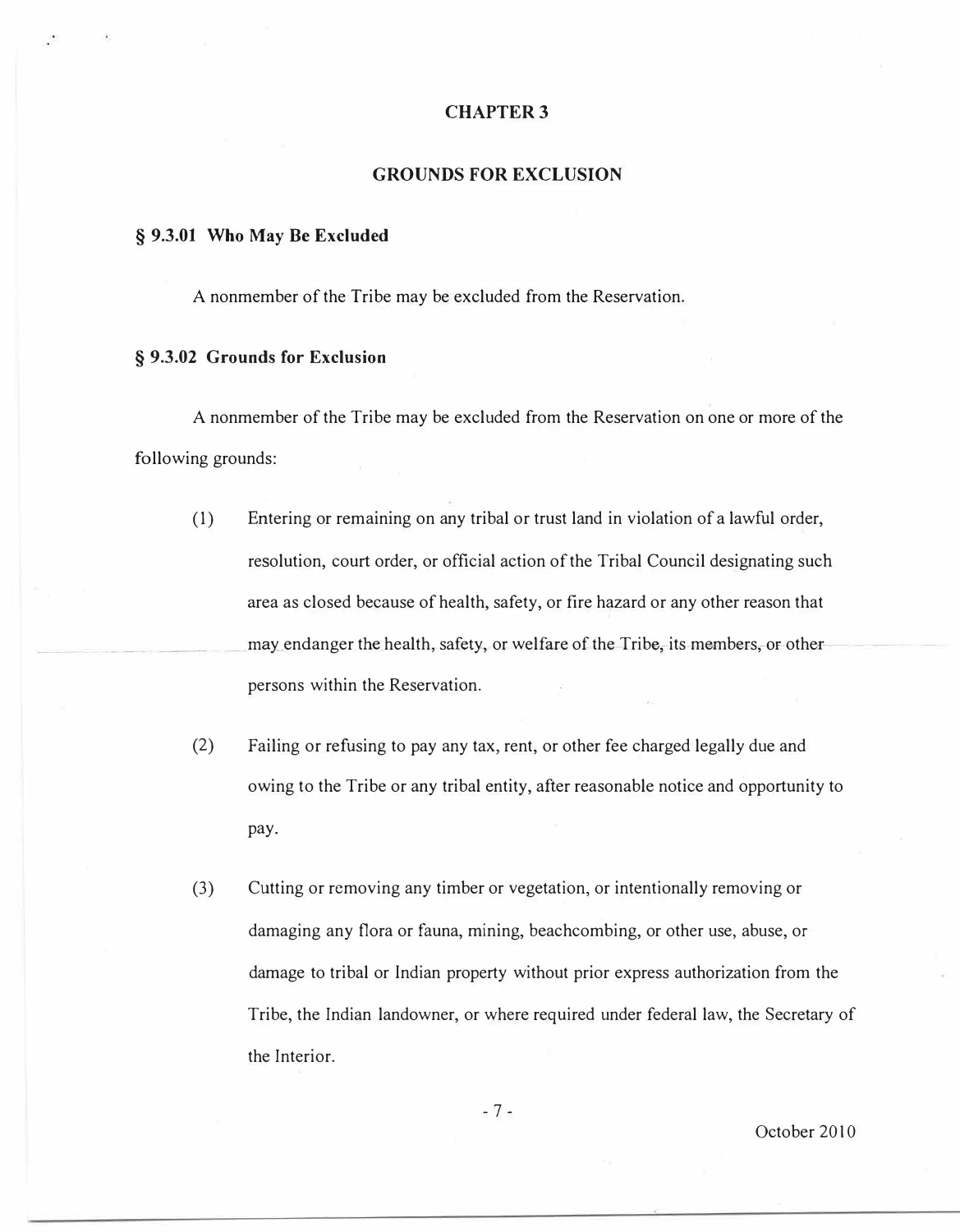- ( 4) Committing any intentional act causing physical loss or damage of any nature to property of the Tribe, or the person or property of any tribal member or any resident of the Reservation, regardless of whether said act is punishable by applicable criminal laws.
- (5) Committing any act within the Reservation that would be a felony crime, as defined by state law, punishable by imprisonment for one year or more, regardless whether criminal charges have been brought for such act.
- (6) Committing any act within the Reservation that would be a Class AA or Class A crime under tribal law, regardless whether criminal charges have been brought for such act.
- (7) Conviction for any felony crime, as defined by state or federal law, whether committed within or off the Reservation.
- (8) Conviction for any crime defined as a "major crime" under 18 U.S.C. *§* 1153, any federal felony involving violence or physical harm to any person, any federal felony involving theft or dishonesty, whether committed within or off the. Reservation.
- (9) Using, possessing, manufacturing, or selling within the Reservation any narcotic, drug, or controlled substance in violation of tribal, federal, or Washington state law, regardless whether criminal charges have been brought.
- ( 10) Entering and remaining upon the Reservation with no settled, legal habitation, place of residence, or domicile within the Reservation, no job or other legal

- 8 -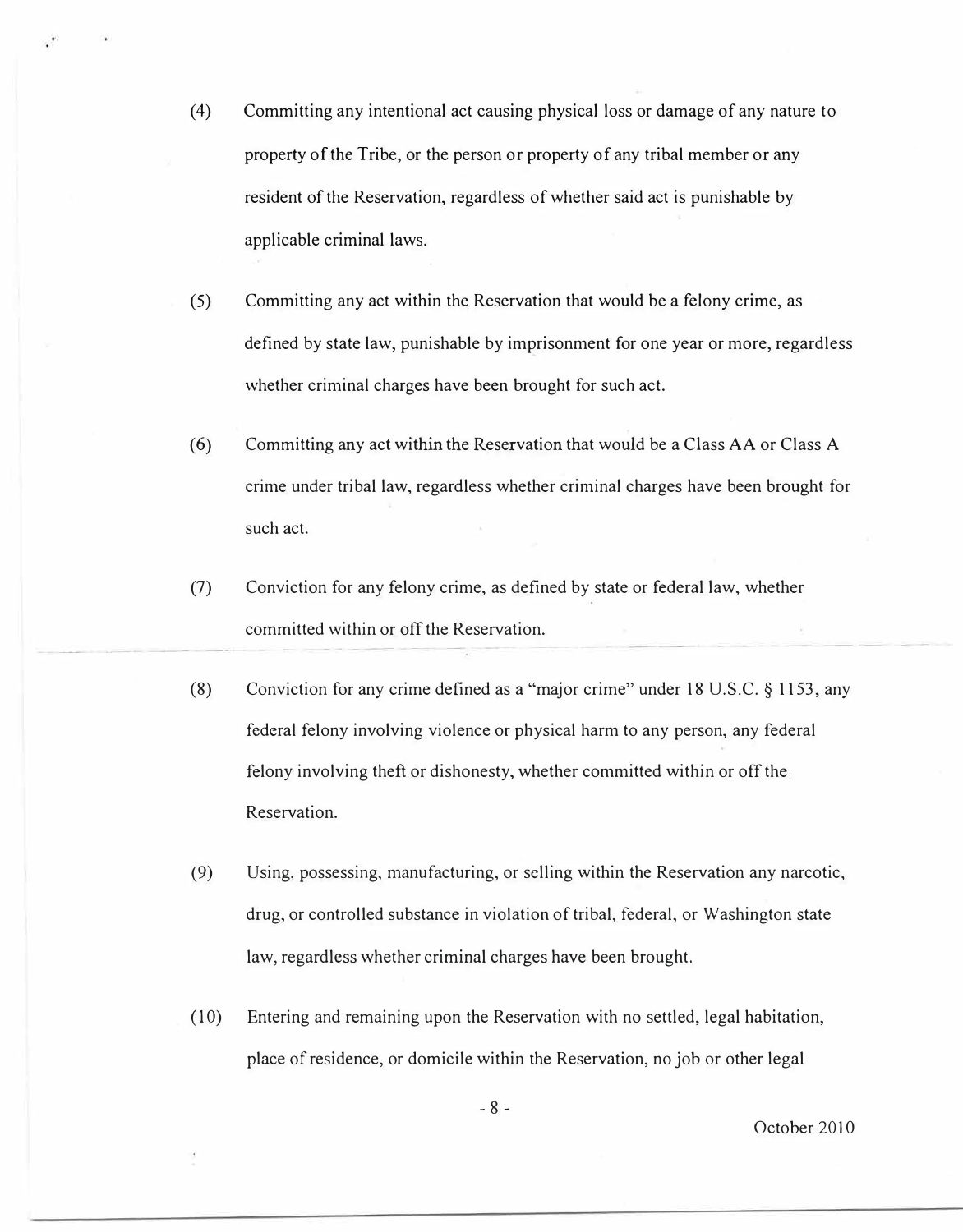means of support, and who, by virtue of such condition, disrupts the public peace or causes a public nuisance or disorderly conduct under tribal law or the common law.

- (11) Trading or conducting business within the Reservation in violation of tribal or federal law.
- (12) Failing to pay any tribal member reasonable compensation for labor or service within the Reservation of any nature done at the request of the nonmember. For purposes of this Act, there shall be irrefutable presumption that any oral or written agreement as to the amount of compensation shall be deemed reasonable compensation.
- (13) Hunting, fishing, beachcombing, or gathering without lawful authority or prior express permission of the Tribe or individual Indian landowner, or in violation of tribal or federal law.
- (14) Unauthorized taking or removal of any Indian or tribal property of any form from the Reservation.
- (15) Exploring or excavating items, sites, or locations of historic, religious, cultural, or scientific significance within the Reservation without the lawful authority or permission of the Tribe or Indian landowner, or in violation of tribal or federal law.
- ( 16) Failing to obey any lawful order of the Tribal Court or any lawful order, resolution, ordinance, or regulation promulgated by the Tribal Council.

- 9 -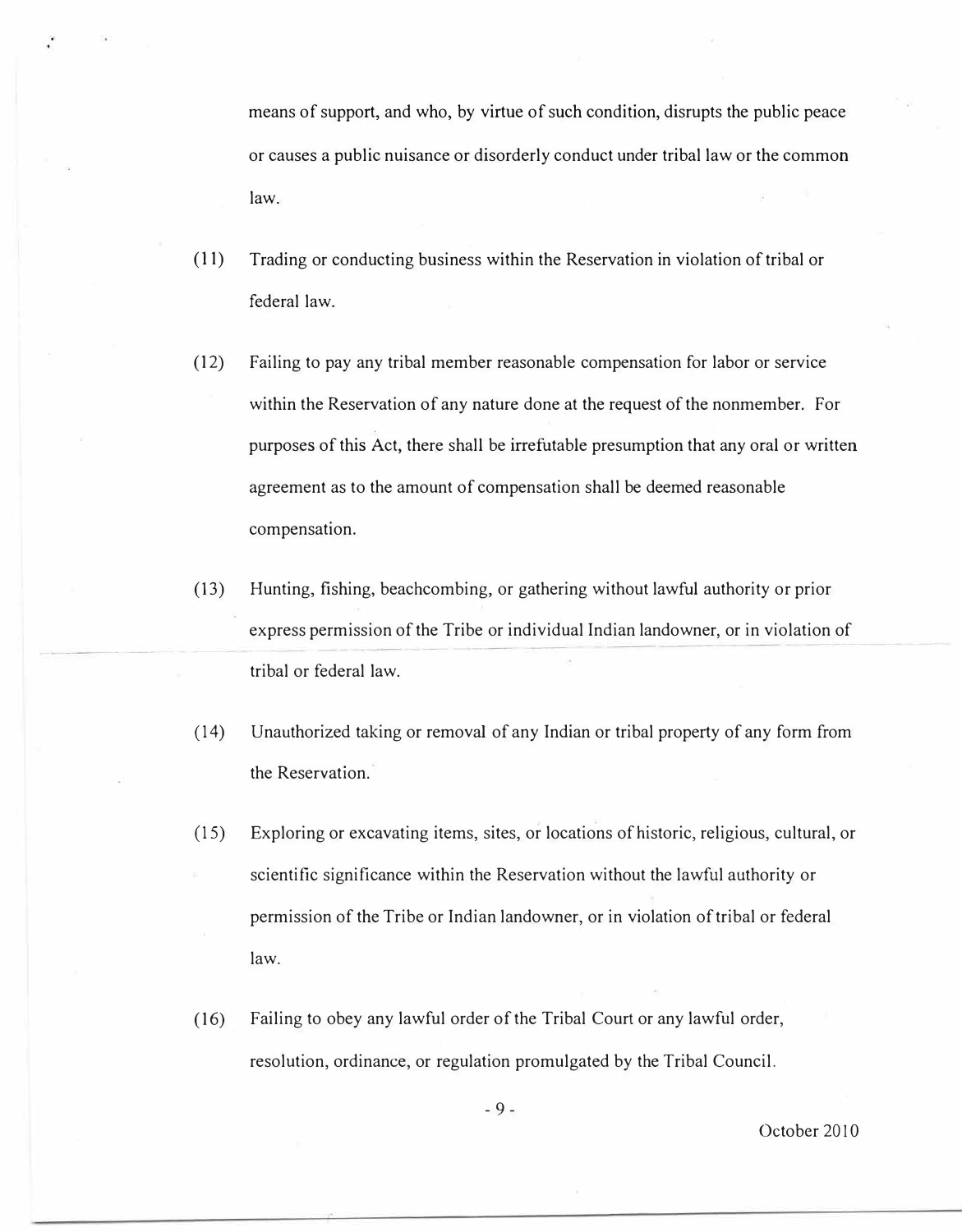(17) Any violation of this Code or any ordinance or regulation of the Tribe.

(18) Breach of the peace.

One act or series of acts may constitute a violation of more than one of the above grounds.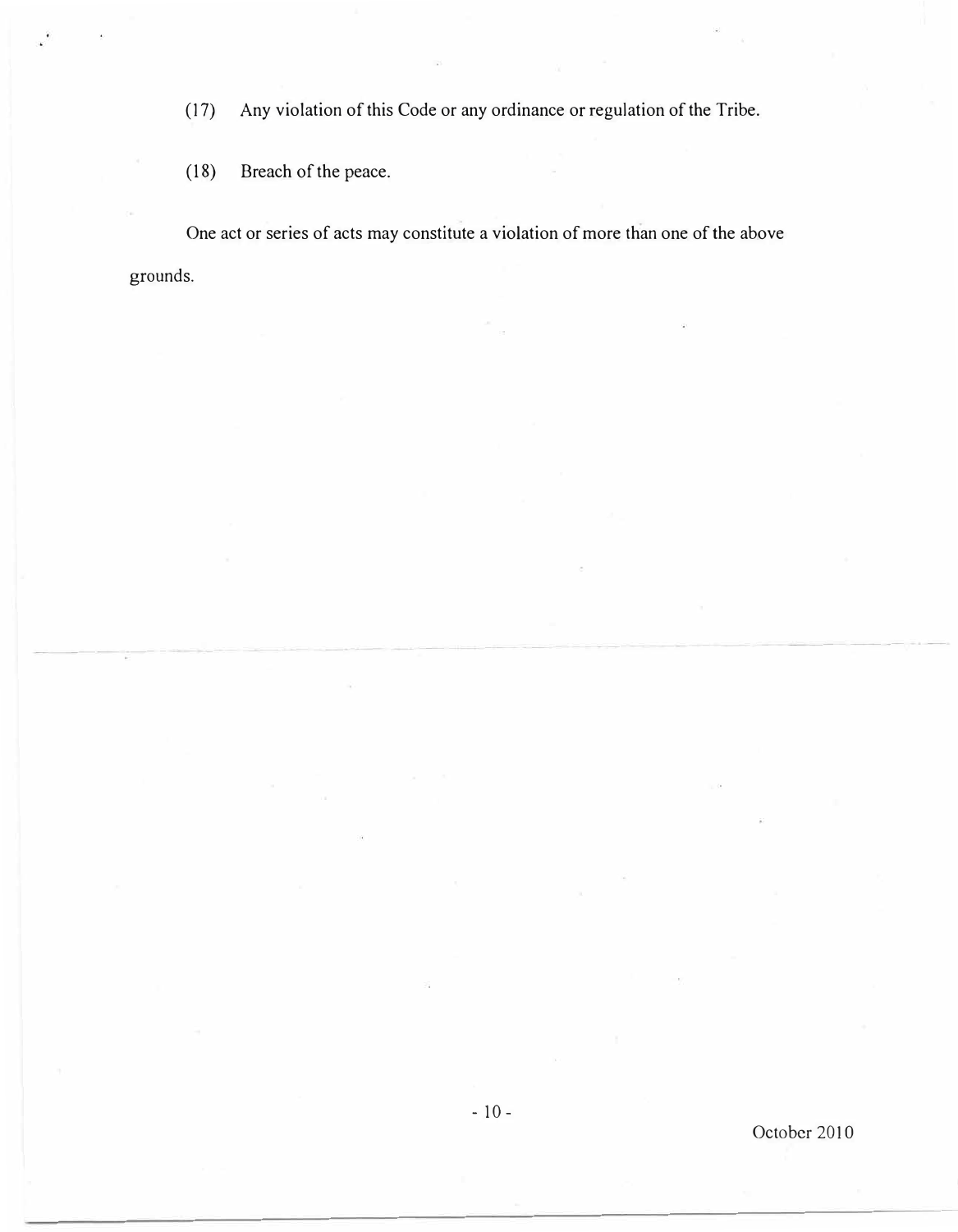# **Procedure**

#### **§ 9.4.01 General Procedure**

Exclusion may be ordered only by the Makah Tribal Court on the petition of the Tribal Prosecutor or Special Counsel brought on the instruction of the Tribal Council. The following procedures shall govern the exclusion process. The Tribal Police, or any member of the Tribe, may make a request for exclusion. The request for exclusion must be in writing, state the facts supporting exclusion, and be delivered to the Tribal Prosecutor. Upon receipt of such written request, the Prosecutor shall investigate whether there are adequate grounds for exclusion. Upon completion of the investigation, the Prosecutor shall draft and submit to the Tribal Council a report that includes: (a) a copy of the initial request for exclusion; (b) a summary of the Prosecutor's factual investigation and results thereof; and (c) the Prosecutor's legal analysis and conclusion on whether there are adequate grounds for exclusion under Section 9.2.02 of this Code. After review of the Prosecutor's report, the Tribal Council will determine whether to direct the Prosecutor or the Tribe's legal counsel to petition the Court. If a majority of a quorum of the Council, by affirmative vote, determines that exclusion is appropriate, it will direct the Prosecutor or Special Counsel to begin exclusion proceedings under the procedures set forth below.

## **§ 9.4.02 Notice of Proposed Exclusion**

Within five days following the Tribal Council's decision to proceed with exclusion, the Tribal Prosecutor or Special Counsel shall file a Petition for Exclusion with the Tribal Court and shall cause notice to be served personally or by certified mail upon the person that is to be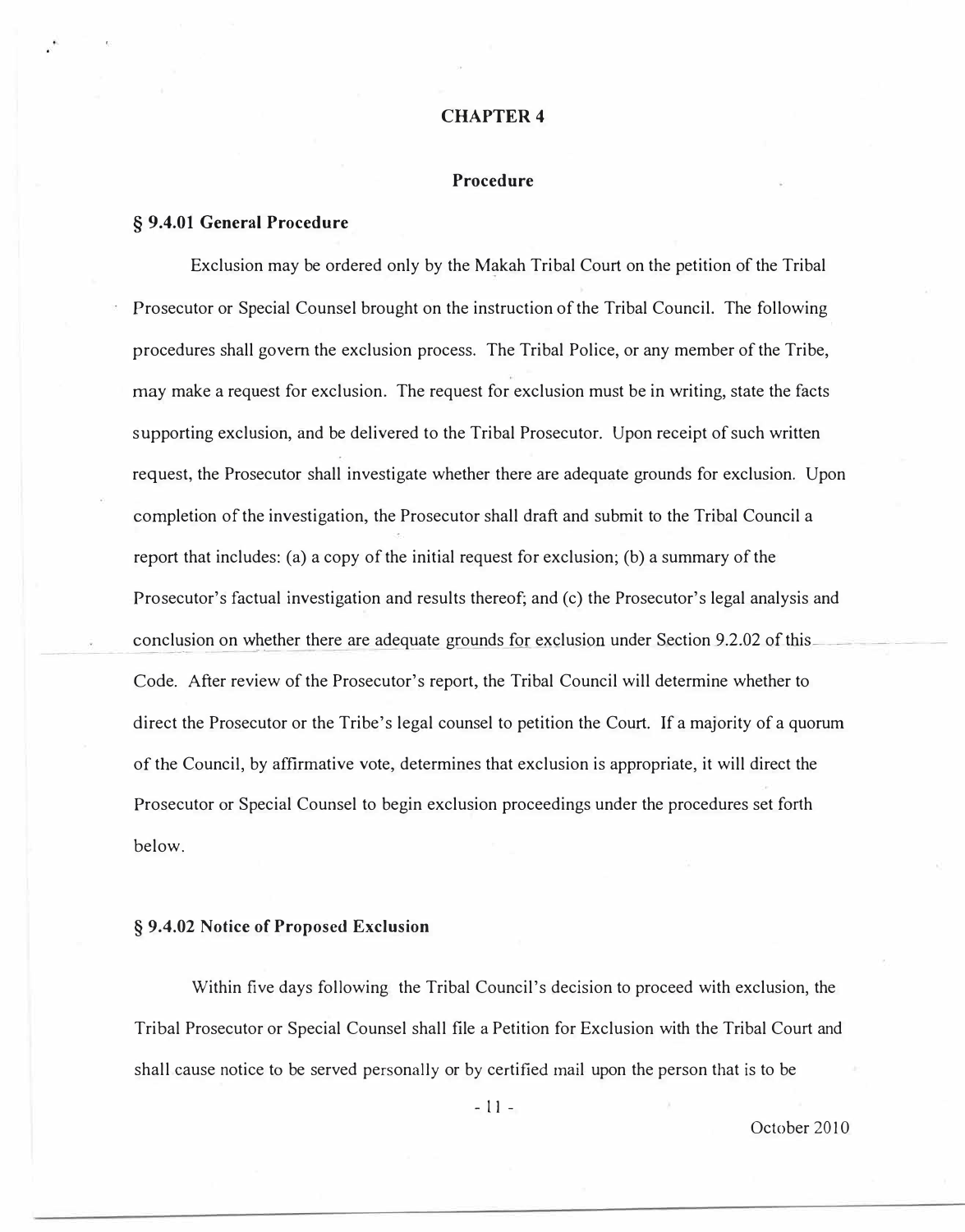excluded. The notice shall state the reason for the proposed exclusion and shall state a time and place at which the nonmember may appear before the Court to show cause why he should not be excluded from the Reservation.

The hearing shall be held between ten and thirty calendar days after the time of service or mailing, whichever is later, provided that if the Judge has reasonable cause to believe that an emergency exists, and the notice so states, the hearing may be held after 24 hours from the time of service or mailing, whichever is later.

## **§ 9.4.03 Hearing on Exclusion Before Tribal Court**

At the time set forth in the notice, the Court shall hold a hearing to decide whether a preponderance of the evidence shows that the nonmember should be excluded from the Reservation. The nonmember shall be given an opportunity to present his defense at the hearing and may be represented by counsel. After the hearing, or after the time set for the hearing if the - nonmember does not appear, the Court may order him excluded from the Reservation or may permit him to remain upon the Reservation on such conditions as the Court sees fit to impose. An order of exclusion shall remain in force until revoked by the Court, unless the order specifically provides otherwise.

# **§ 9.4.04 Standard of Proof**

The standard of proof to be applied by the Tribal Court in an exclusion proceeding shall be a preponderance of the evidence.

Where a ground for exclusion under  $\S 9.3.02$  requires conviction for the commission of certain crimes, such element may be established by filing with the Tribal Court a certified copy

- 12 -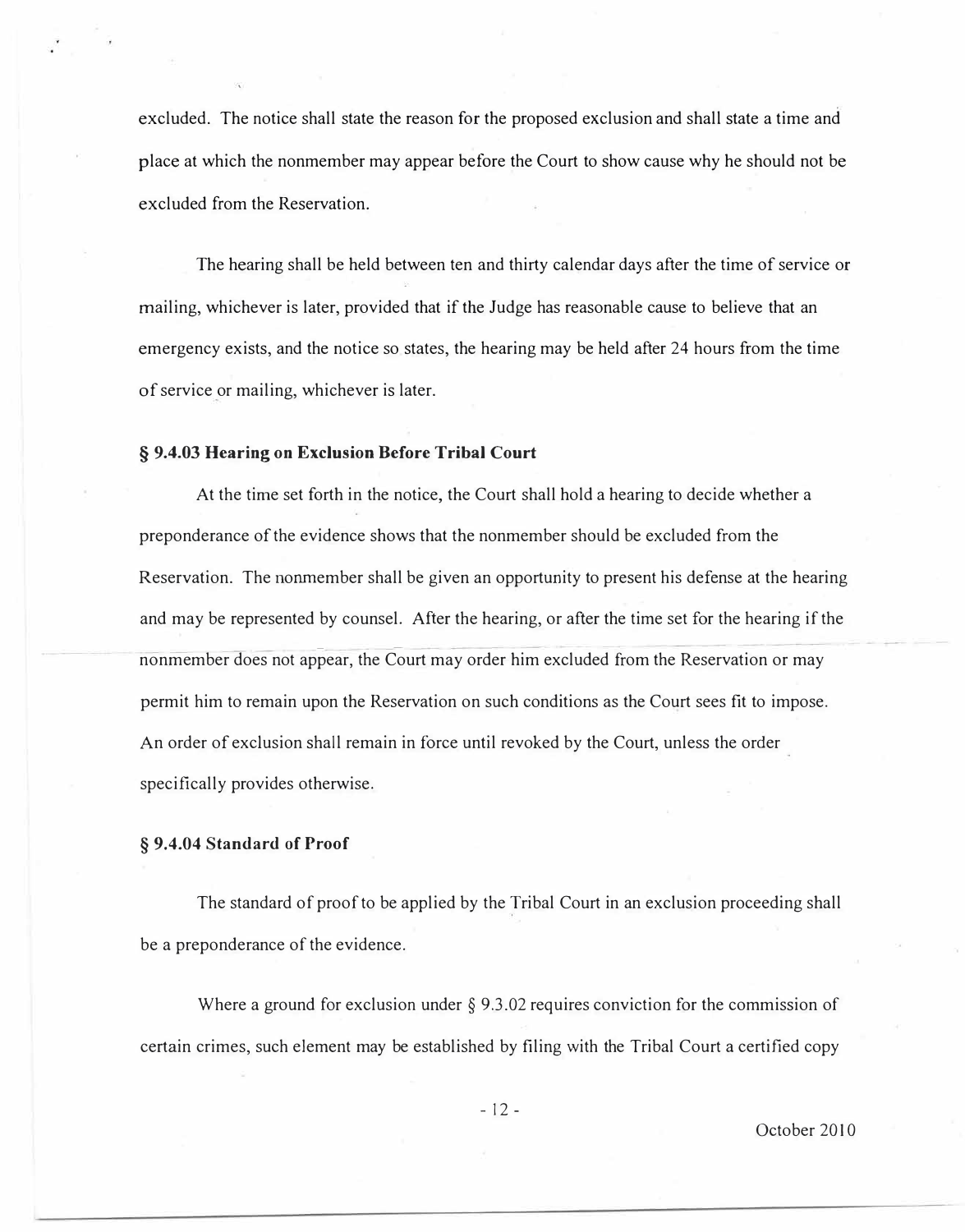of a final adjudication of guilt by a court of competent jurisdiction recognized by the Tribal Court. All other grounds for exclusion shall be established by the Tribe by a preponderance of the evidence presented at the exclusion hearing. Such evidence must be both relevant and trustworthy.

## **§ 9.4.05 Findings of Fact and Conclusions of Law**

Following the exclusion hearing, the Tribal Court judge shall prepare and sign written findings of fact and conclusions of law that establish and support the Court's determination. The findings of fact shall separately state each and every fact relied upon by the Court to support the stated grounds for exclusion under this Title. Such findings of fact and conclusions of law shall be implemented by an appropriate written order of the Court.

## **§ 9.4.06 Failure to Appear, Continuance**

At the request of the nonmember, the Tribe, or on its own motion, the Tribal Court may, in its discretion, grant a continuance of the hearing.

If the nonmember, after being duly served with notice, fails to appear at the hearing without having been excused by the Court prior to the hearing, the Court shall determine whether sufficient facts exist to exclude. If the Court finds that sufficient facts exist to exclude, by testimony or other evidence, the Court shall prepare written findings and conclusions as set forth in § 9.4.08 and order the non-member excluded.

- 13 -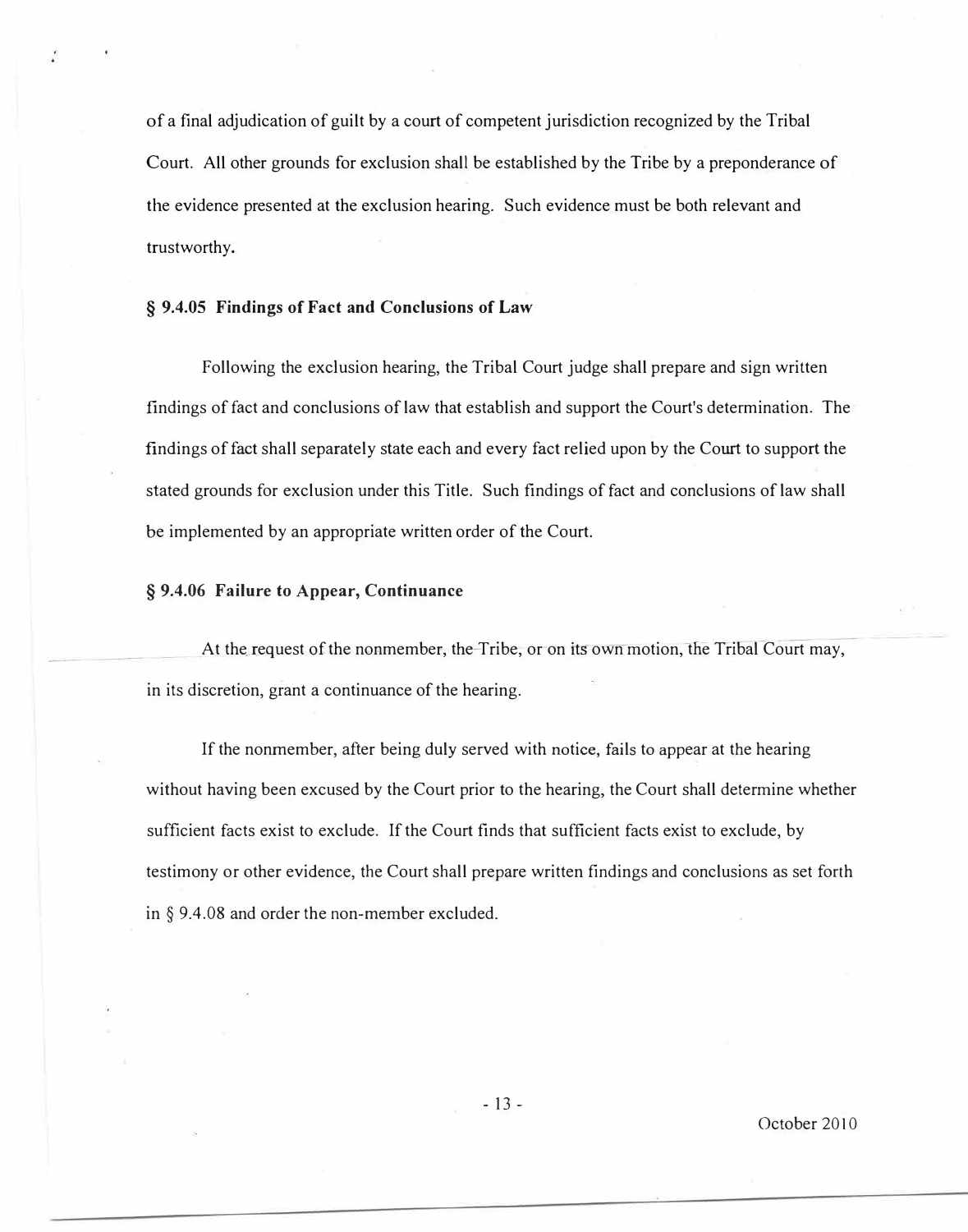## **§ 9.4.07 Temporary or Permanent Exclusion Orders**

An exclusion order of the Tribal Court may provide for temporary or permanent exclusion depending upon the seriousness of the ground(s) for exclusion.

Temporary exclusion shall be ordered by the Court for any finding that the nonmember's conduct violated  $\S 9.3.02$  of this Title. The duration of exclusion is at the sole discretion of the Tribal Court based on the duration and seriousness of the violation, except as provided below.

Mandatory five (5) year exclusion shall be ordered by the Tribal Court if the nonmember is found to have violated § 9.3.02(5) through (9) of this Title. For a second violation of any such grounds, exclusion shall be permanent.·

Permanent exclusion shall be ordered by the Court only in extreme circumstances involving a single serious or repeated acts adversely affecting or threatening the life, health, property, safety or well-being of the Tribe, its members, or other persons, within the Reservation; or demonstrating a lack of respect or contempt toward the Reservation community, tribal treaty or other rights, the tribal government, its agencies, departments, officers and employees, or the Tribe and its members as a whole.

#### **§ 9.4.08 Conditional Exclusion Orders**

If the Tribal Court determines not to exclude the nonmember, the Court may impose conditions upon such nonmember's continued presence within the Reservation. Such conditions may include, but shall not be limited to: payment of all taxes, interest, and penalties owed to the Tribe; payment of restitution to any person or to the Tribe for damage or injury caused by the nonmember; performance of community labor; or payment of a civil fine not to exceed \$500.

- 14 -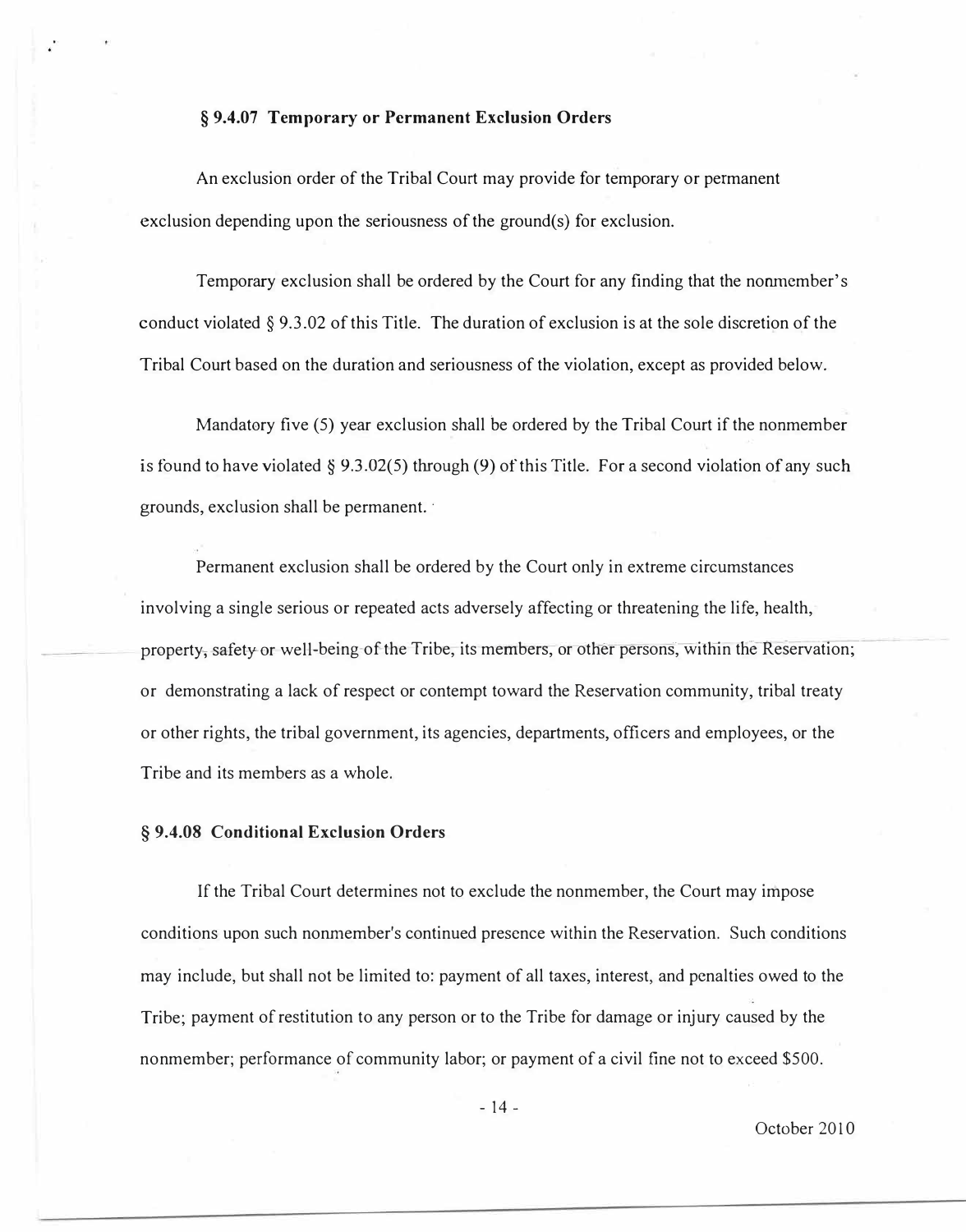Any civil fine levied and paid under any exclusion order shall not be construed as a criminal penalty, but shall be for the purpose of defraying the costs of enforcement of this Title and protecting the health, safety, and welfare of all persons within the Reservation, and property within the Reservation.

Any violation of a conditional exclusion order shall result in immediate exclusion under a writ of exclusion under § 9.4.09, as the Tribal Court may deem just and proper.

# **§ 9.4.09 Writ of Exclusion -- Enforcement of Order of Exclusion**

If any nonmember ordered excluded from the Reservation by the Tribal Court does not promptly and fully obey an exclusion order of the Court, and upon presentment of sufficient evidence of the same, the Tribal Court shall issue a written writ of exclusion, which shall order any police officer to:

(a) remove the nonmember and any of his or her property from the Reservation, at the nonmember's expense, and

(b) prevent the re-entry of the nonmember onto the Reservation.

Any police officer executing a writ of exclusion shall use only so much force as is necessary to effect removal or prevent re-entry. The Tribal Council, the tribal police, or the tribal prosecutor may also refer the matter to the appropriate state or federal jurisdiction.

# **§ 9.4.10 Emergency Exclusion**

In cases posing an immediate and serious danger or threat to the life, health, property or well-being of the Tribe, its members, or other persons or where delay would result in irreparable

- 15 -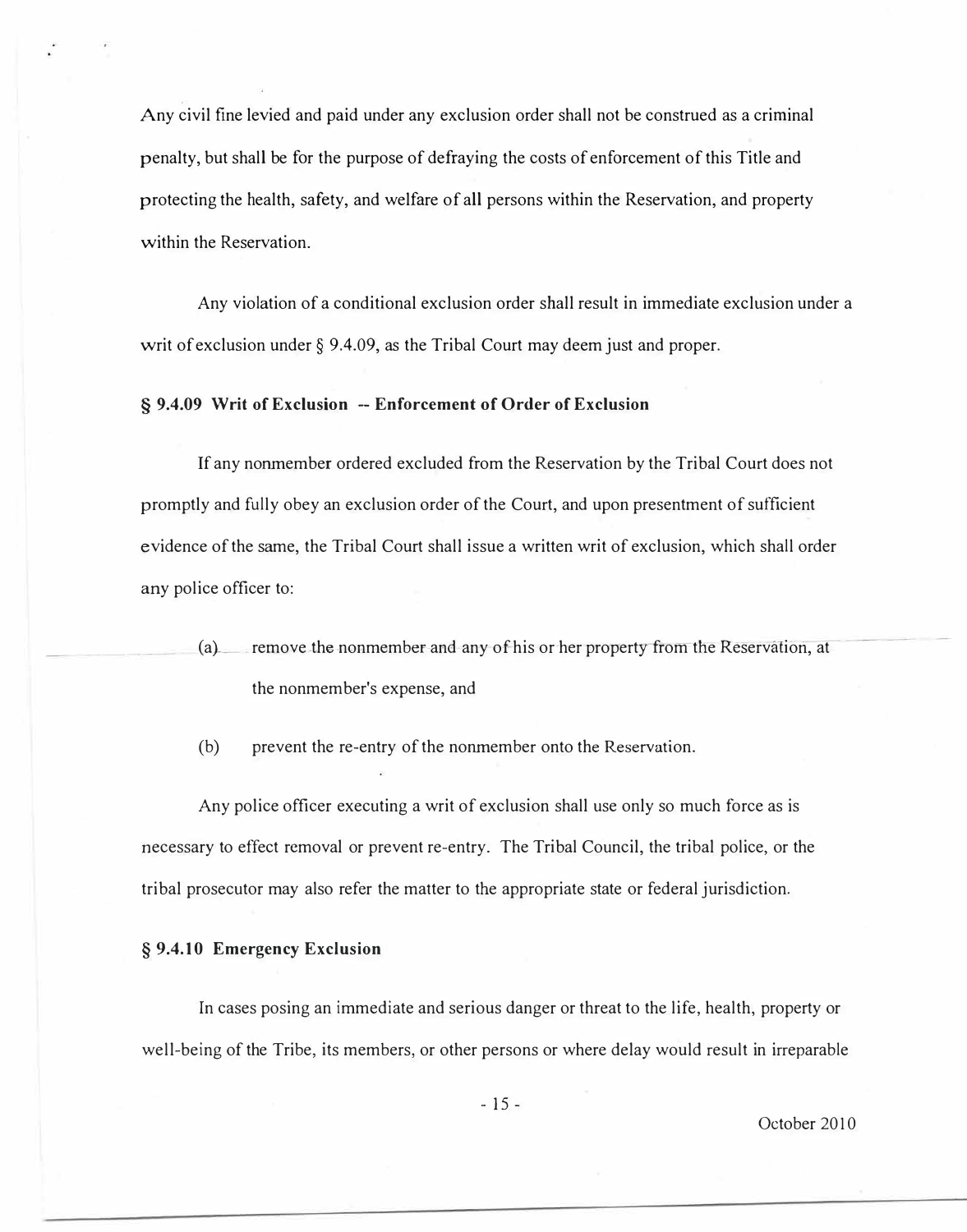damage or harm to the Tribe, its members, or other persons, the Tribal Court, in lieu of a hearing as provided by§ 9.3.03 of this Title, may issue an emergency writ of exclusion without a hearing. A request for an Emergency Write of Exclusion may be submitted to the Court by the Tribal Prosecutor, who shall provide notice of such action to the General Manager and the Tribal Council as soon as practical.

The Emergency Writ of exclusion shall order any police officer immediately to remove the nonmember and any of his or her property from the Makah Reservation. The Tribal Court shall provide a separate written decision setting forth findings of fact and conclusions of law supporting the decision to execute an emergency writ of exclusion.

The police officer executing the emergency writ shall use only such force as is necessary to effect the removal. If the service of the notice provided for in§ 9.3.02 of this Title has not already been made on the nonmember, the Tribal Court shall order the police officer to serve the notice upon the nonmember at the time of removal, concurrent with the writ of exclusion. An emergency writ of exclusion shall remain in force until revoked or vacated by the Tribal Court or until the hearing provided for in  $\S$  9.3.03 of this Title, whichever occurs first...

A nonmember subject to an emergency writ of exclusion shall be notified by the Court of the time and manner in which he or she may re-enter the Reservation in the company of a tribal police officer for the purpose of attending an exclusion hearing before the Court. The nonmember must be accompanied by a tribal police officer at all times during his or her presence within the Reservation.

## **§ 9.4.11 Petition for Reentry**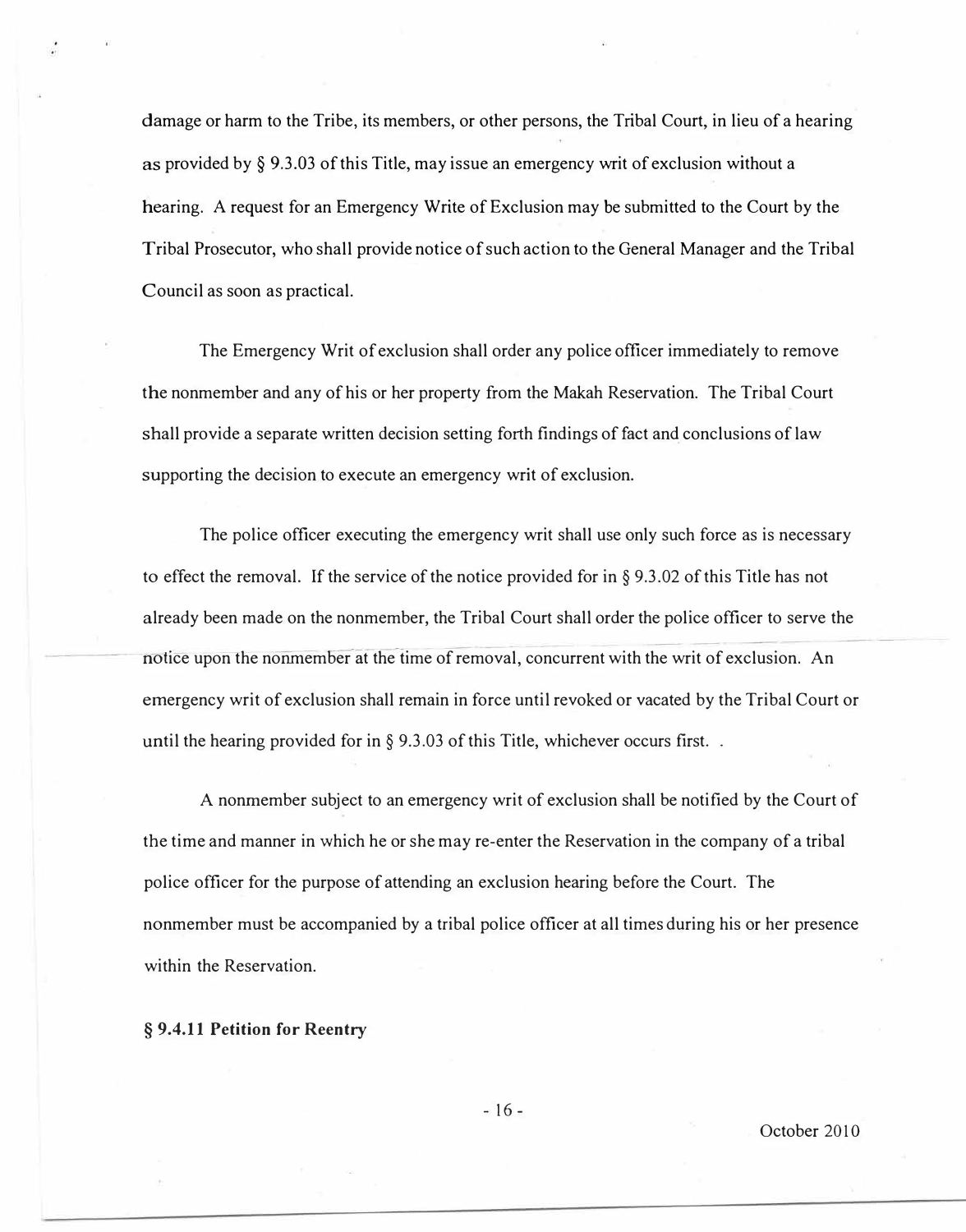An excluded person may at any time petition the Tribal Court to vacate. the order of exclusion. The Court may, but need not, hold a hearing to rule on the petition.

#### **§ 9.4.12 Finality of Exclusion Order**

All exclusion orders shall remain in effect unless revoked or modified by the Tribal Court. A Tribal Court order of exclusion shall be final for purposes of appeal on the date of issuance. Any person excluded by an order of the Tribal Court may apply to the Tribal Court to have the order modified or vacated at such time as the order provides, or if the order makes no such provision, within ten (10) calendar days of the order. All exclusion orders shall remain in effect by their terms, unless and until reversed or stayed by the Makah Tribal Court of Appeals or revoked or modified by the Tribal Court. The filing of a motion to modify or vacate the order, or the filing of a notice of appeal pursuant to  $\S$  9.5.01 of this Title shall not automatically stay the exclusion order.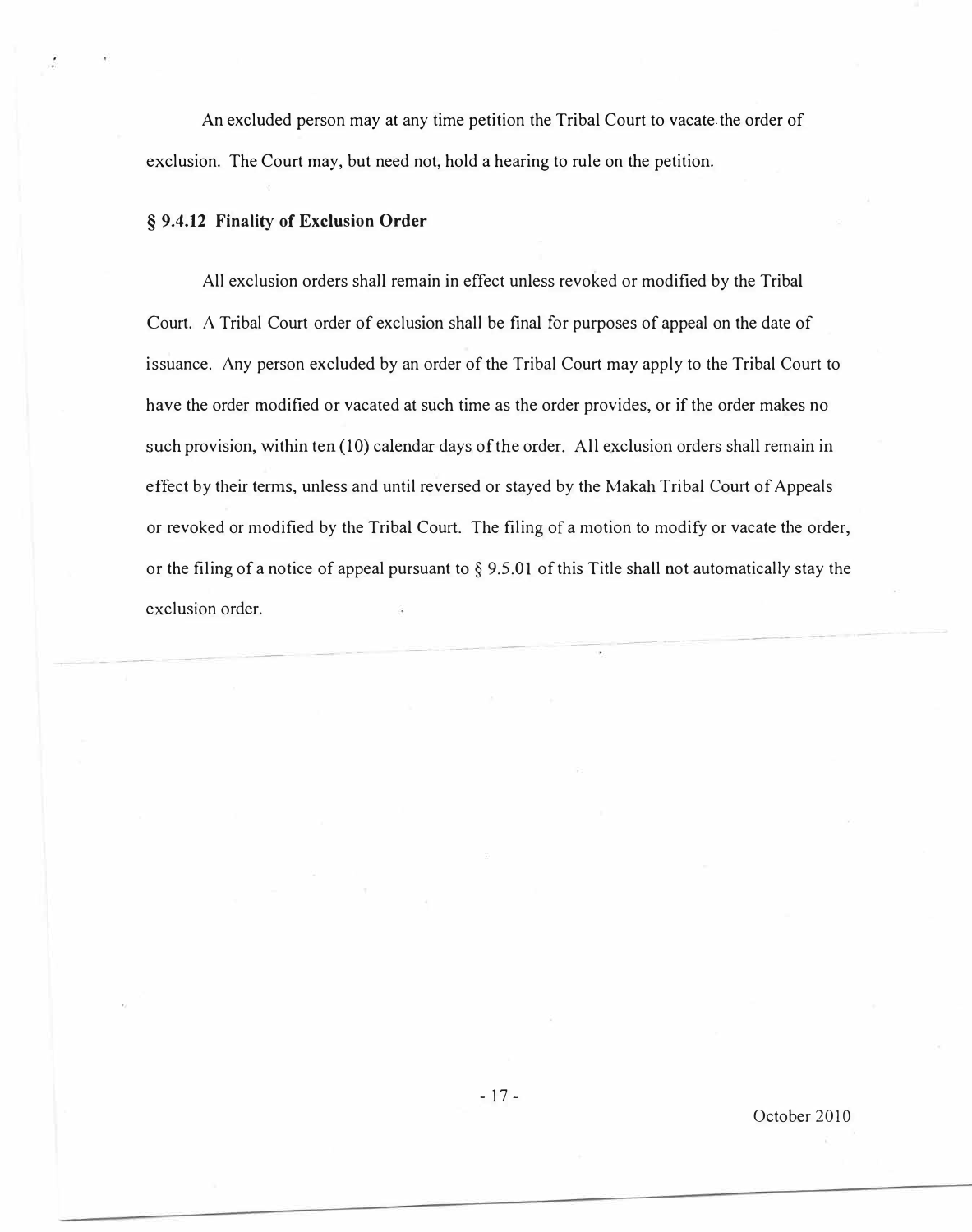# **Exclusion Appeals**

# **§ 9.5.01 Appeal to Makah Tribal Court of Appeals**

An appeal of a final Exclusion Order to the Makah Tribal Court of Appeals shall be governed by the provisions of Title 1, Chapter 9 Appellate Proceedings and the tribal Rules of Appellate Procedures adopted pursuant to Title 1, Chapter 9 of this Code.

# **§ 9.5.02 Stay of Execution**

An Exclusion Order is not automatically stayed by filing an appeal. Any party may seek a stay of execution of the exclusion order. A stay may be granted in the discretion of the Makah Tribal Court of Appeals upon receipt of a formal written request. If the stay is granted, the exclusion order shall not be executed unless and until affirmed by the Makah Tribal Court of Appeals.

# **§ 9.5.03 No Further Appeals or Review**

The decision of the Exclusion Makah Tribal Court of Appeals is final and unreviewable.